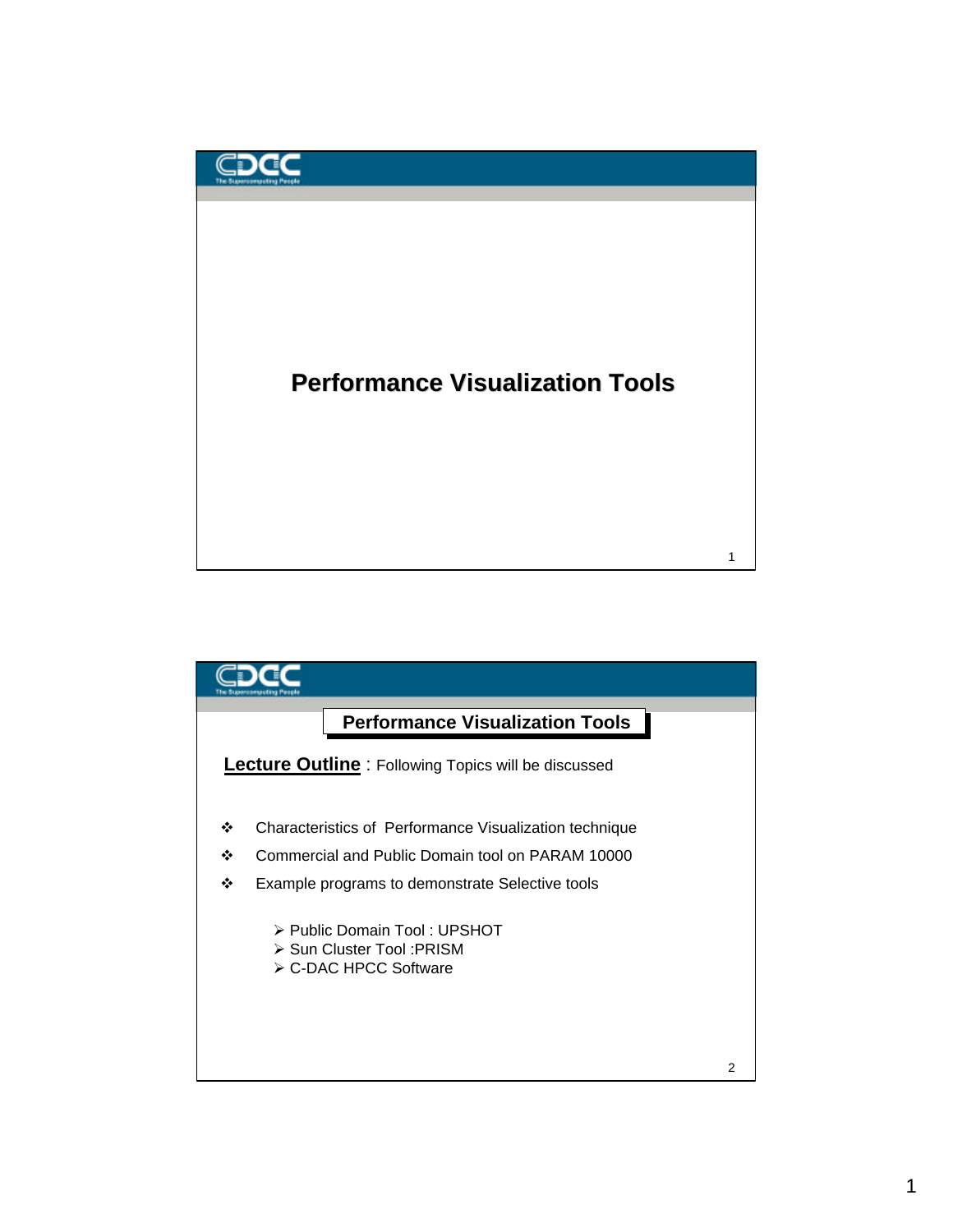

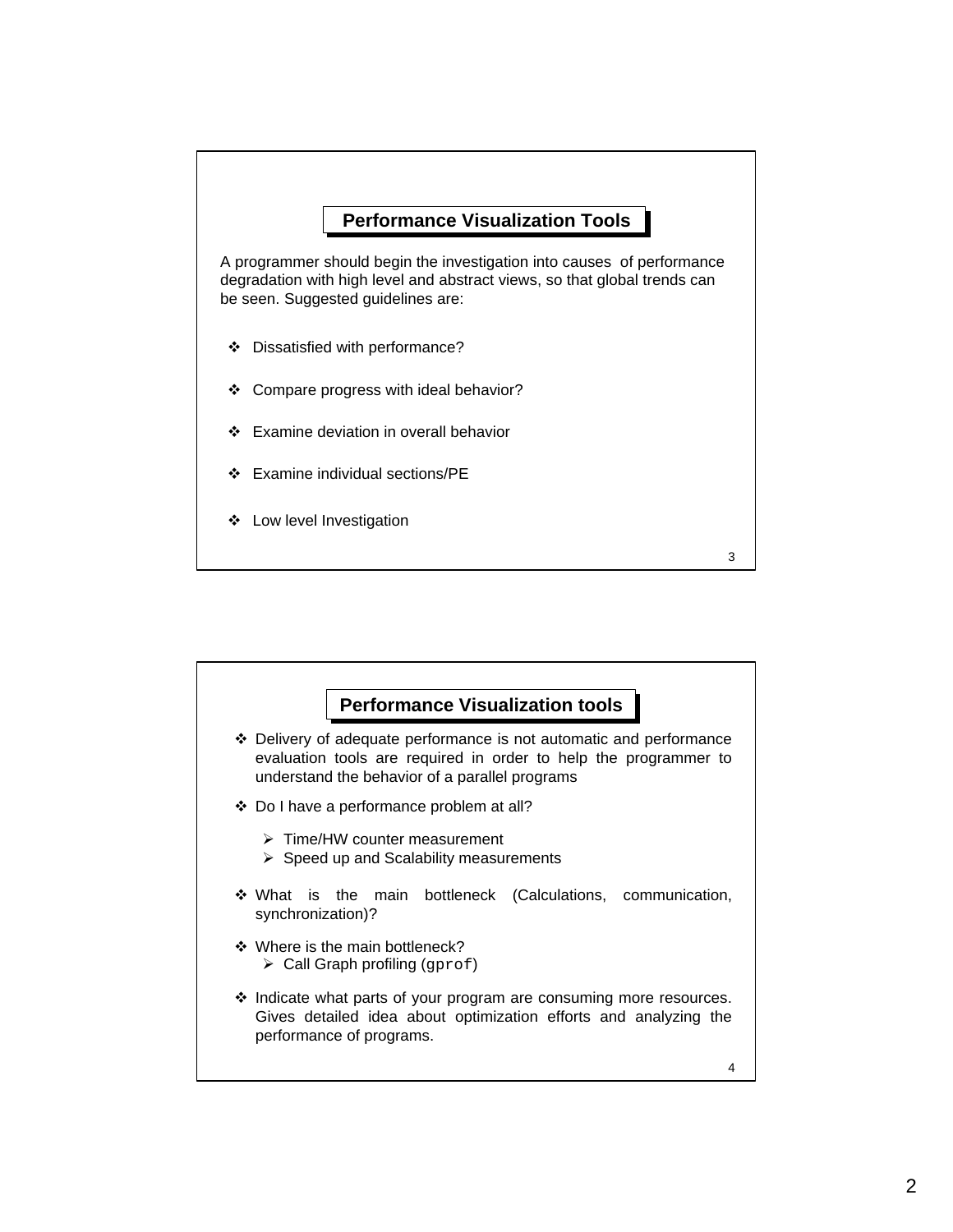

![](_page_2_Figure_1.jpeg)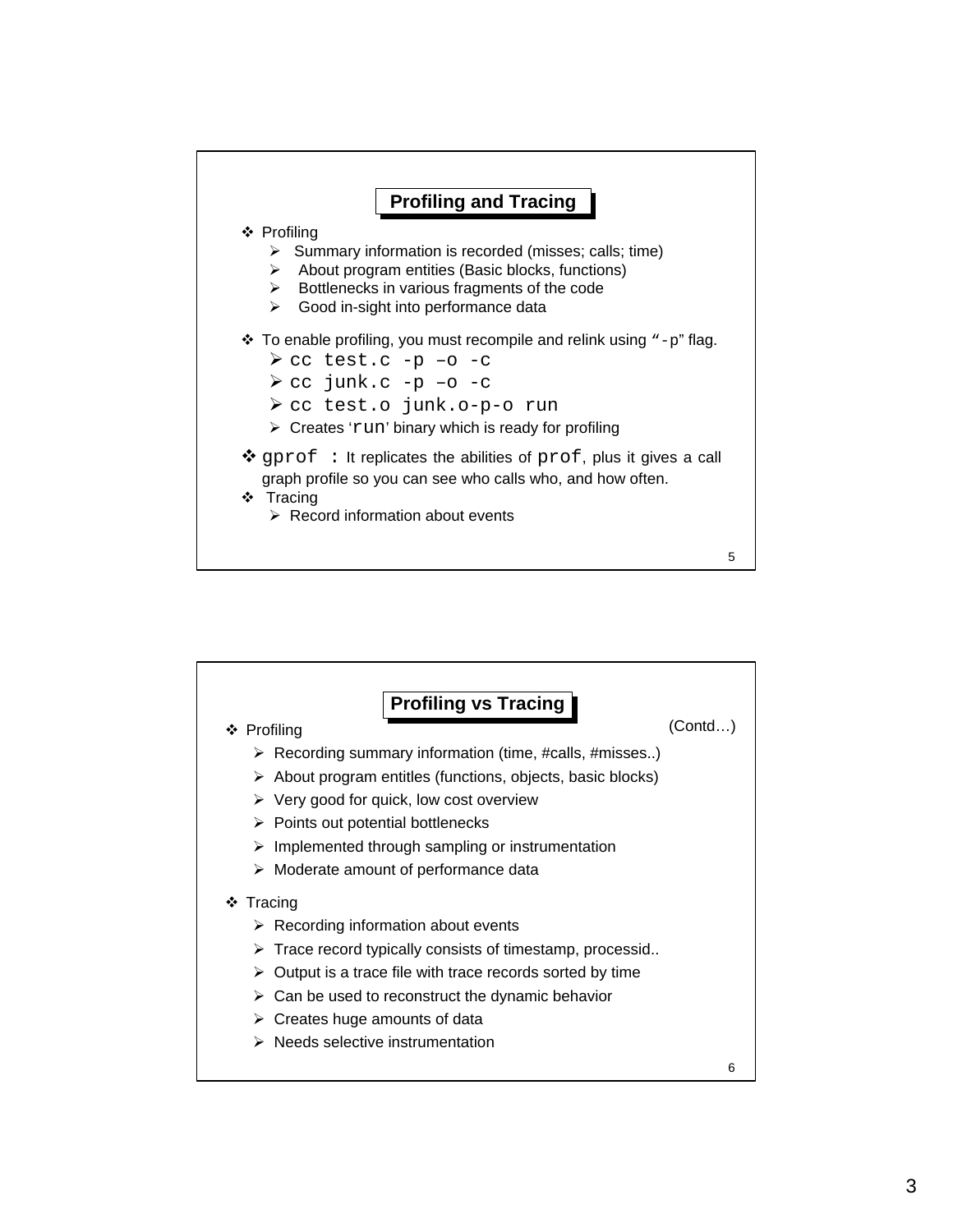![](_page_3_Figure_0.jpeg)

![](_page_3_Figure_1.jpeg)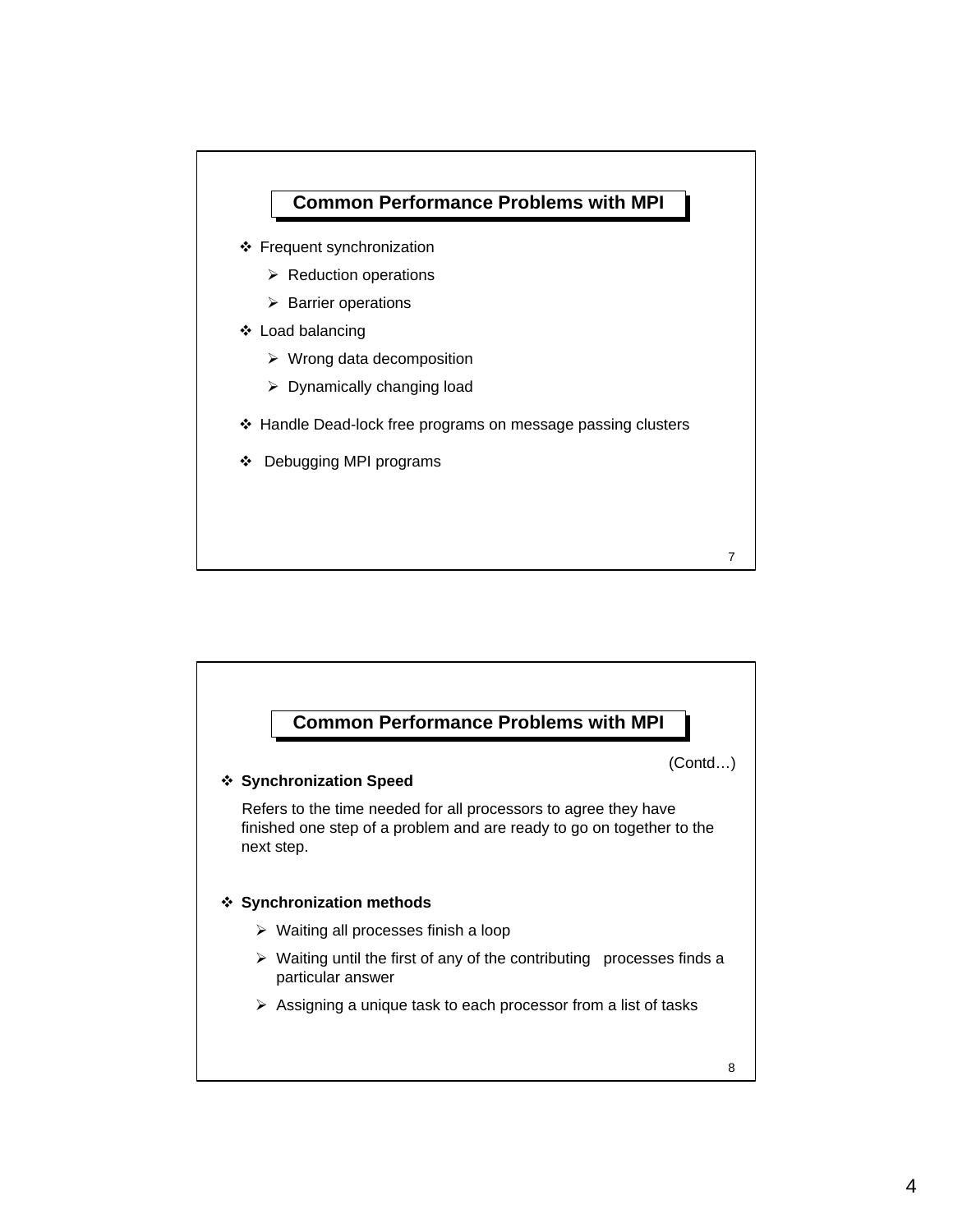## **Characteristics of Performance Visualization Tools**

Evaluation of tools public or commercial tools are based on the following parameters.

- \* Accuracy ; Simplicity ; Flexibility
- $\div$  Intrusiveness
- v Abstraction
- ❖ Robustness
- v Usability
- v Scalability
- v Portability
- ❖ Versatility

![](_page_4_Figure_10.jpeg)

![](_page_4_Figure_11.jpeg)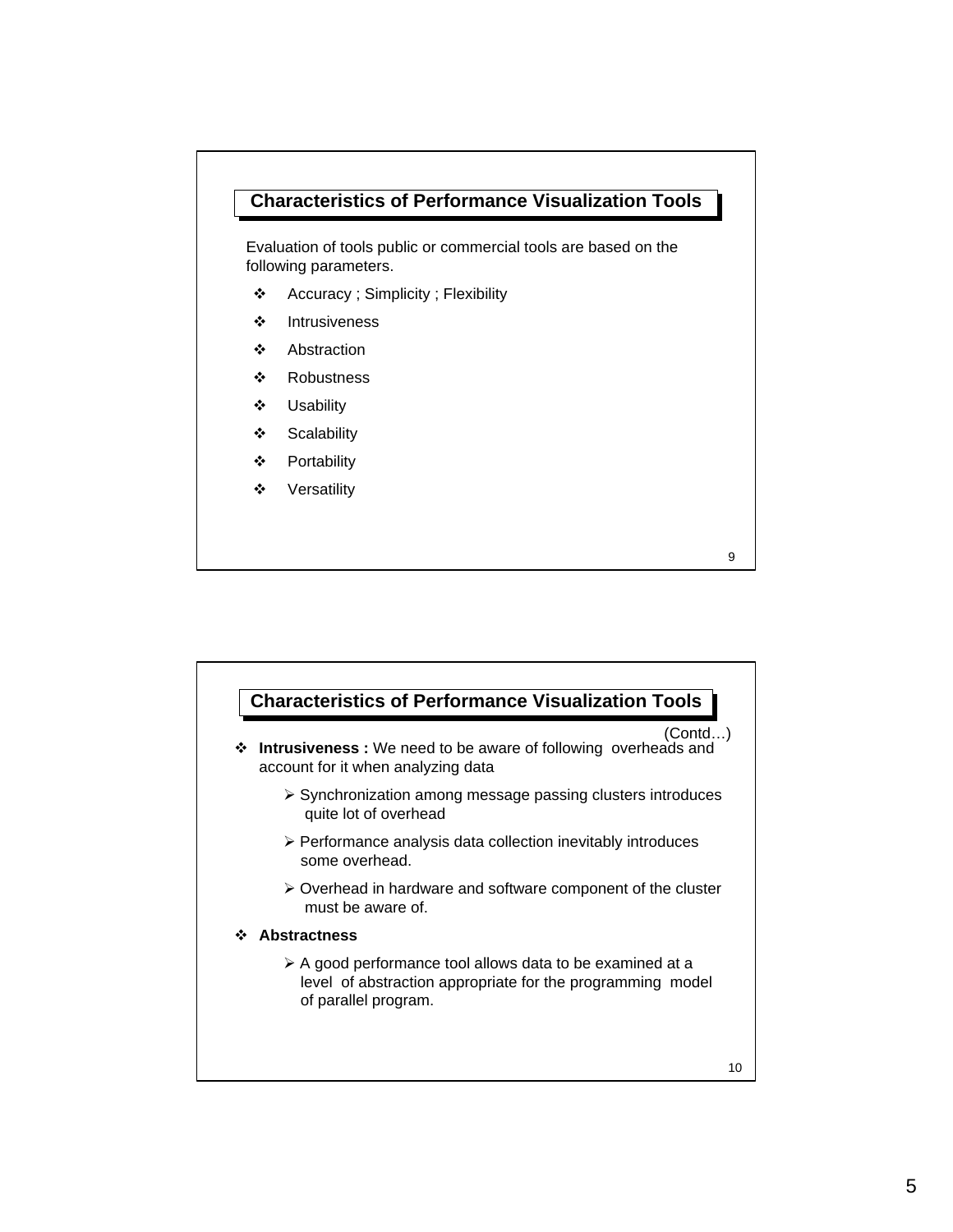![](_page_5_Figure_0.jpeg)

![](_page_5_Figure_1.jpeg)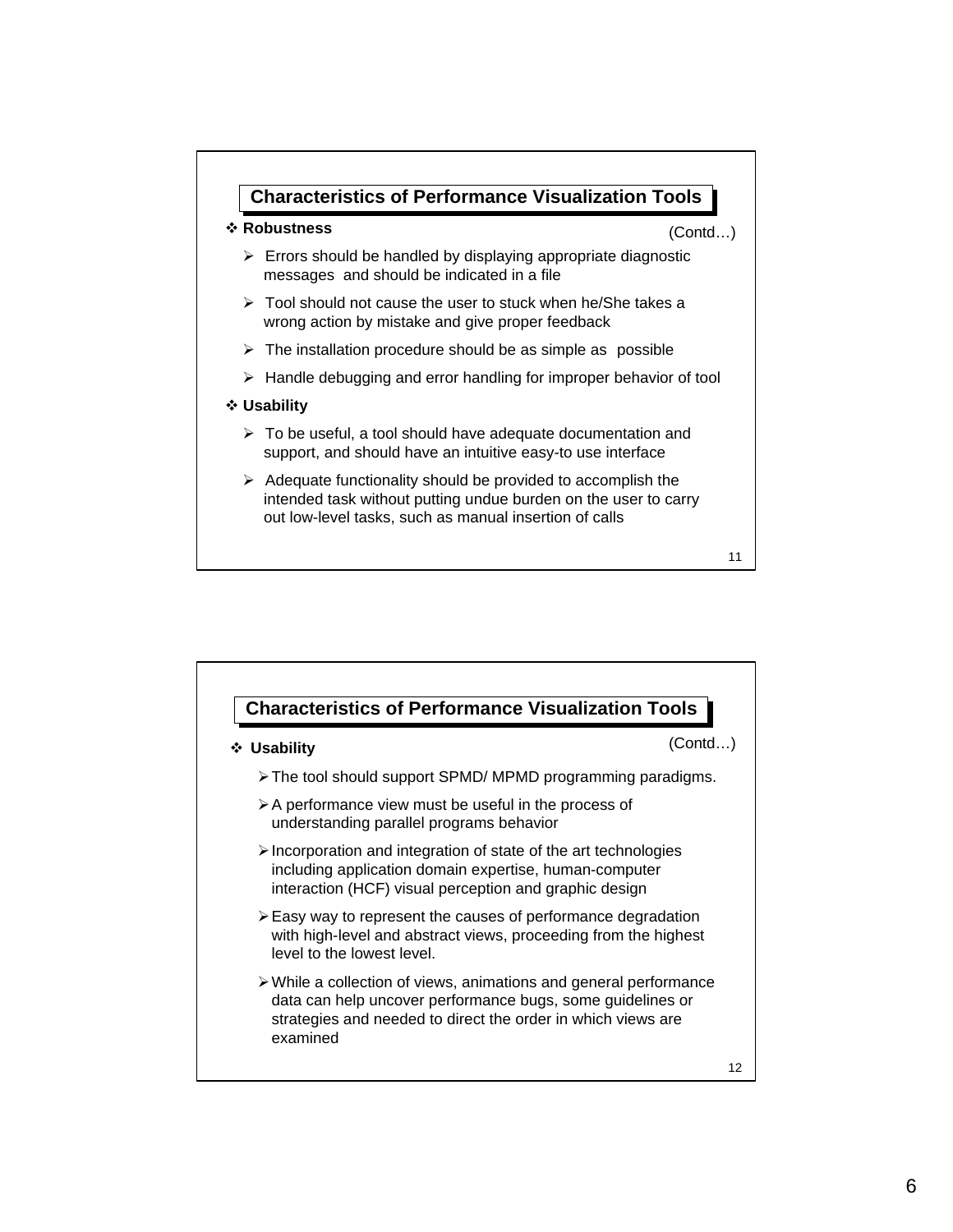![](_page_6_Figure_0.jpeg)

![](_page_6_Figure_1.jpeg)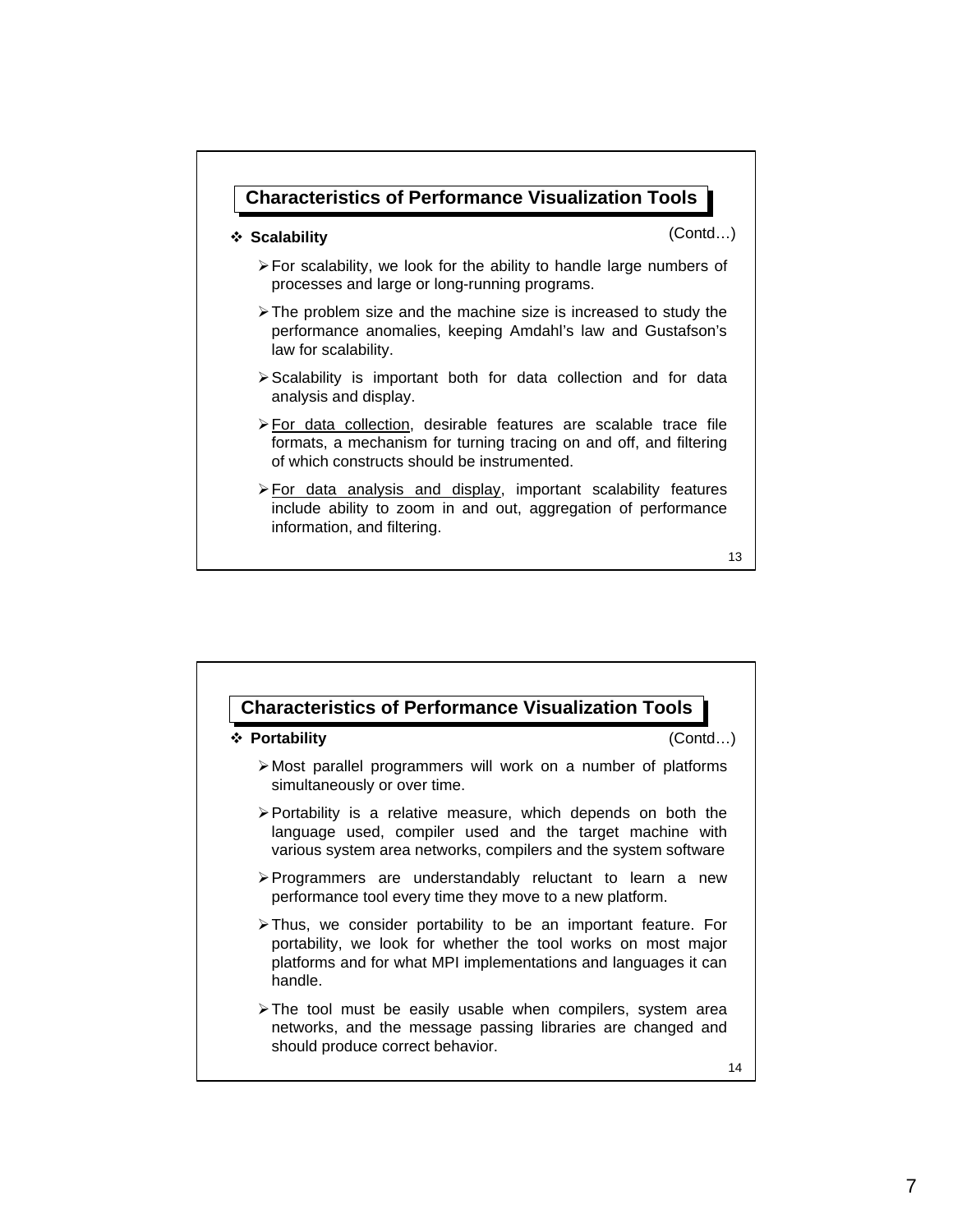![](_page_7_Figure_0.jpeg)

![](_page_7_Figure_1.jpeg)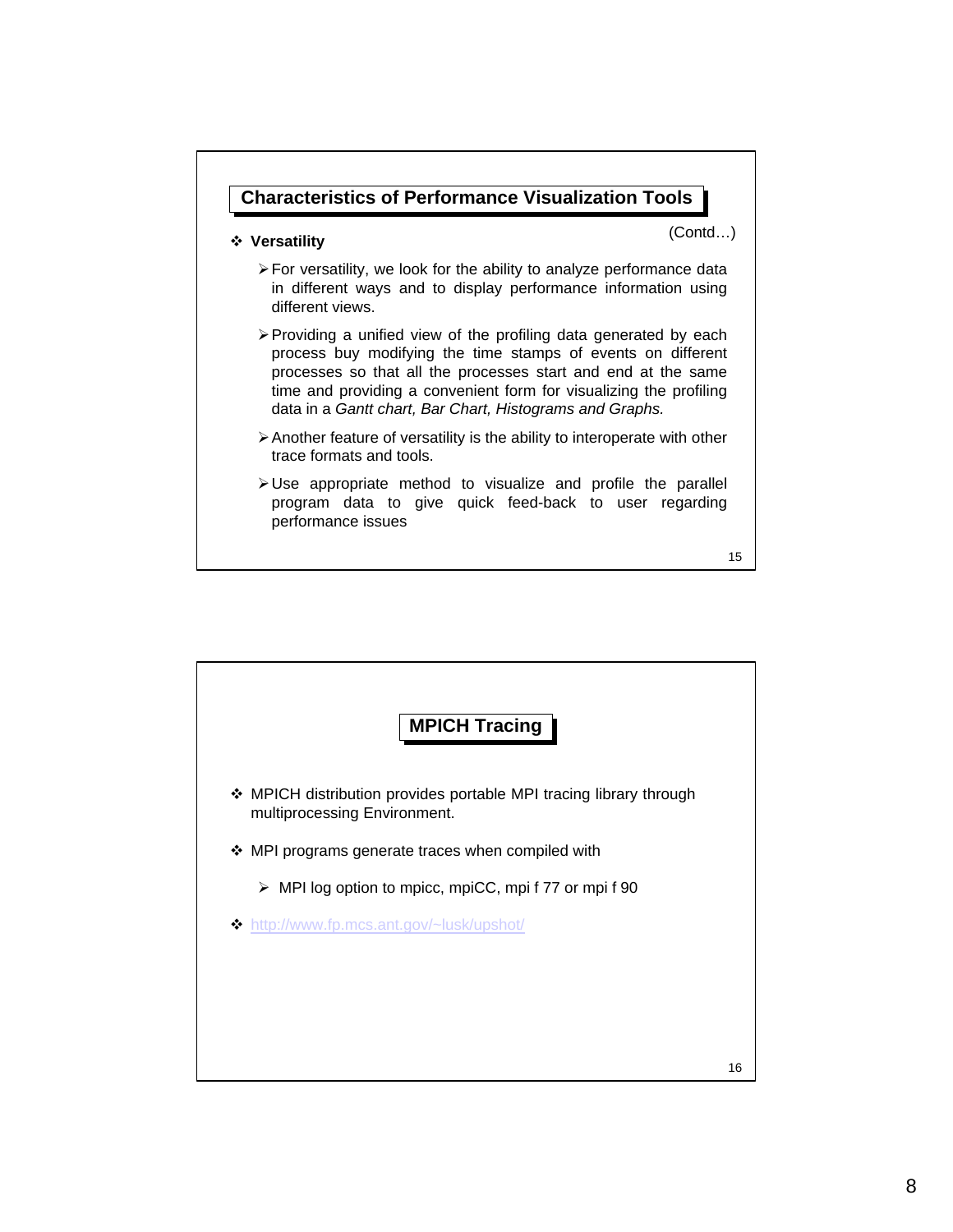![](_page_8_Figure_0.jpeg)

![](_page_8_Figure_1.jpeg)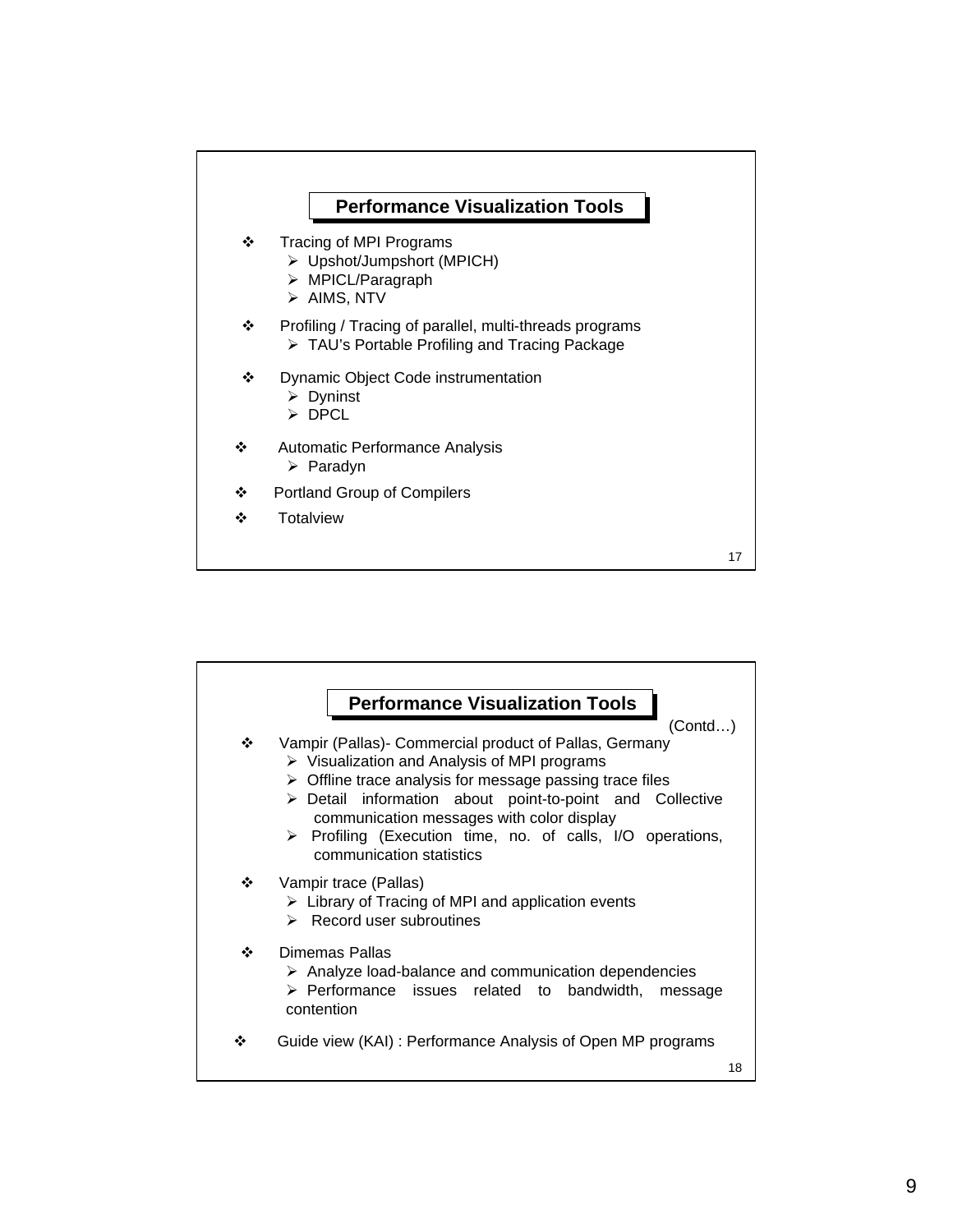![](_page_9_Figure_0.jpeg)

![](_page_9_Figure_1.jpeg)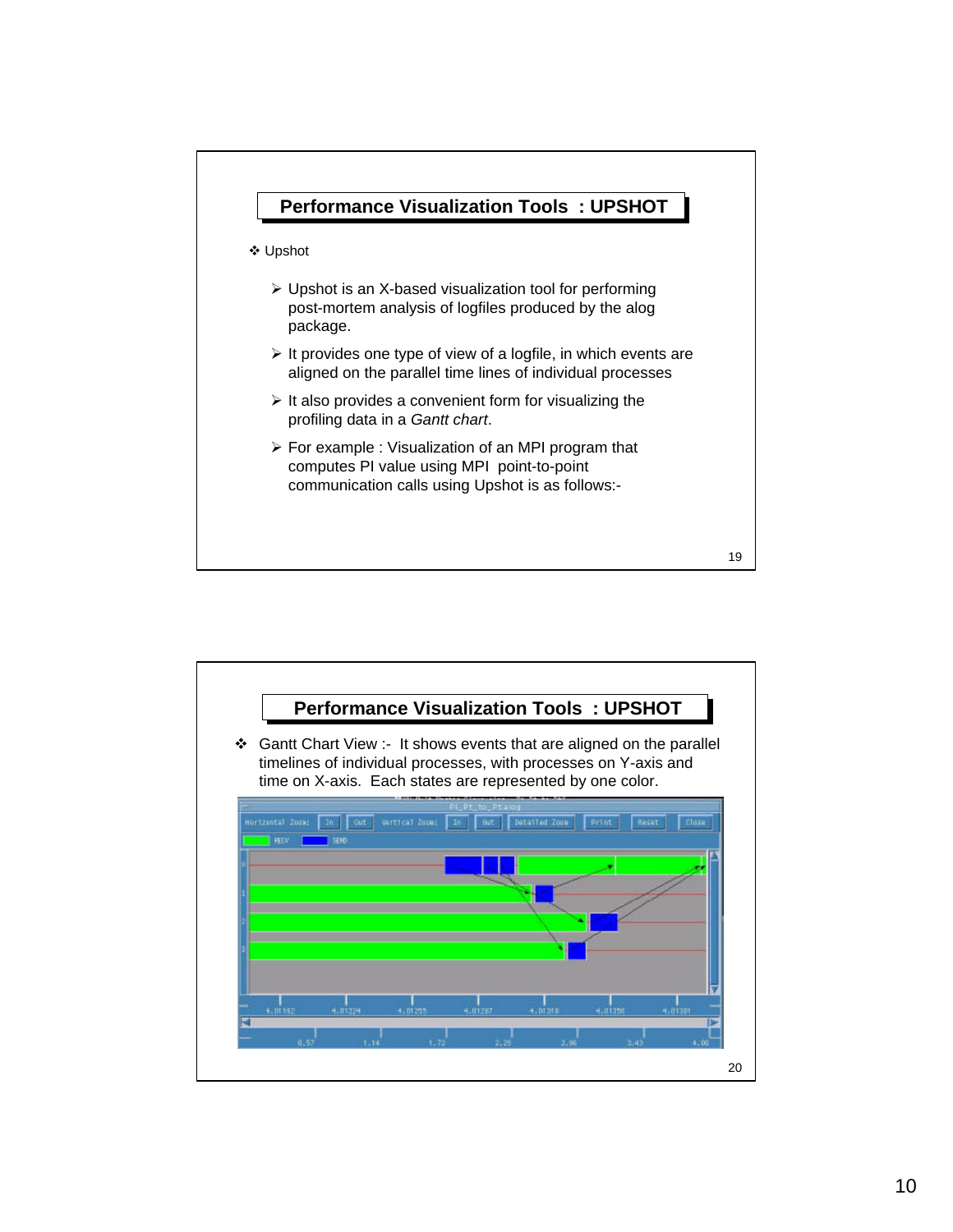![](_page_10_Figure_0.jpeg)

![](_page_10_Figure_1.jpeg)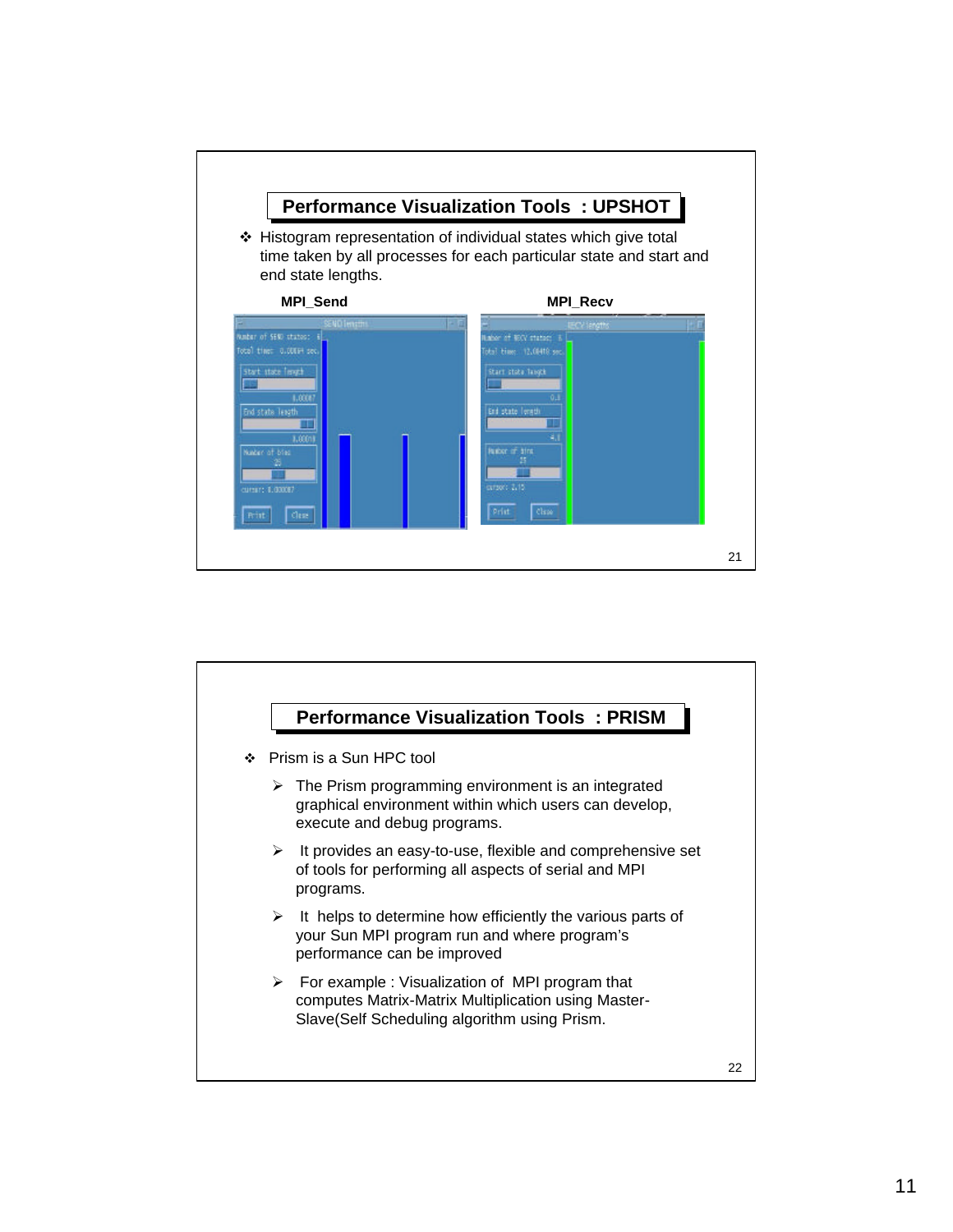![](_page_11_Figure_0.jpeg)

![](_page_11_Figure_1.jpeg)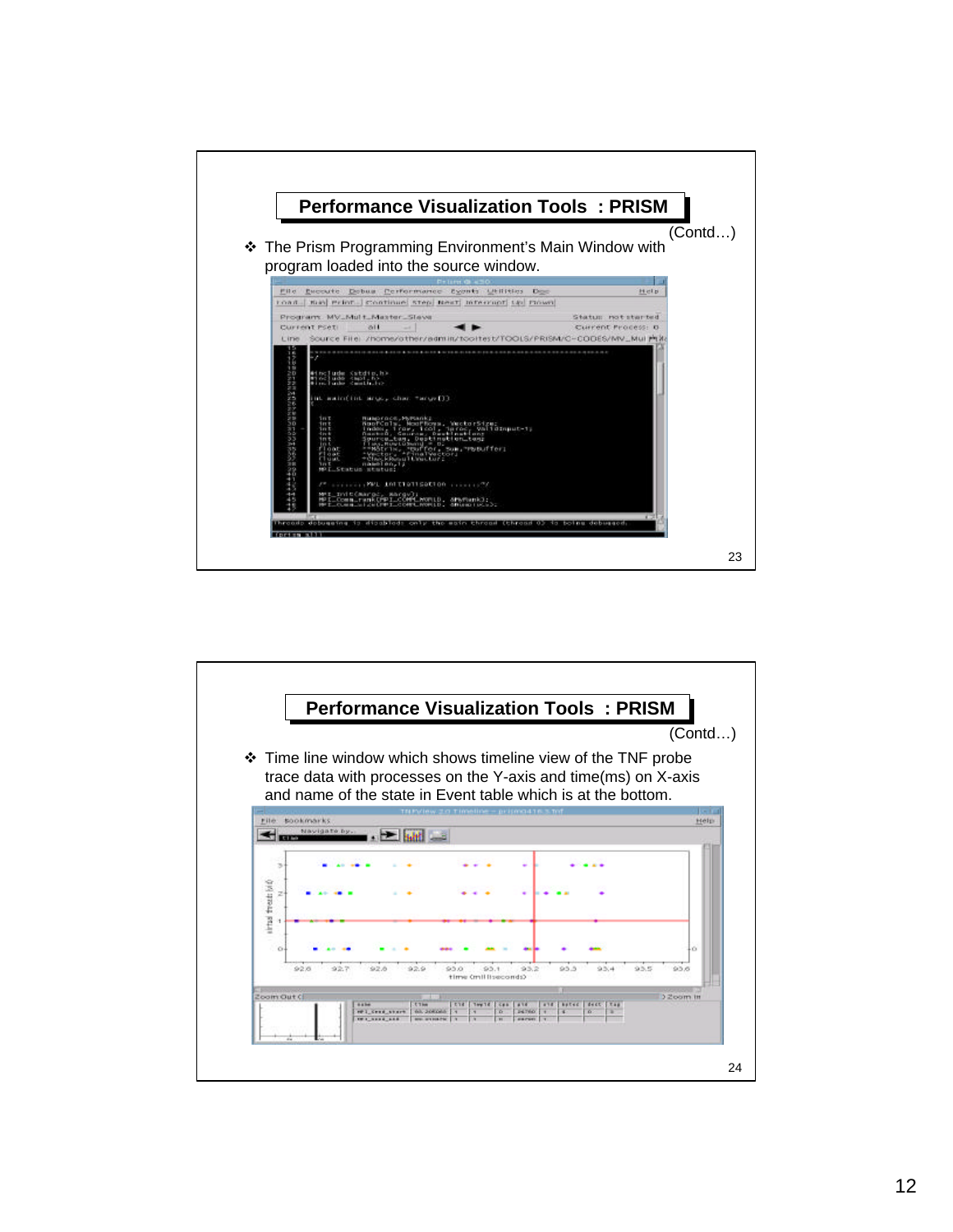![](_page_12_Figure_0.jpeg)

![](_page_12_Figure_1.jpeg)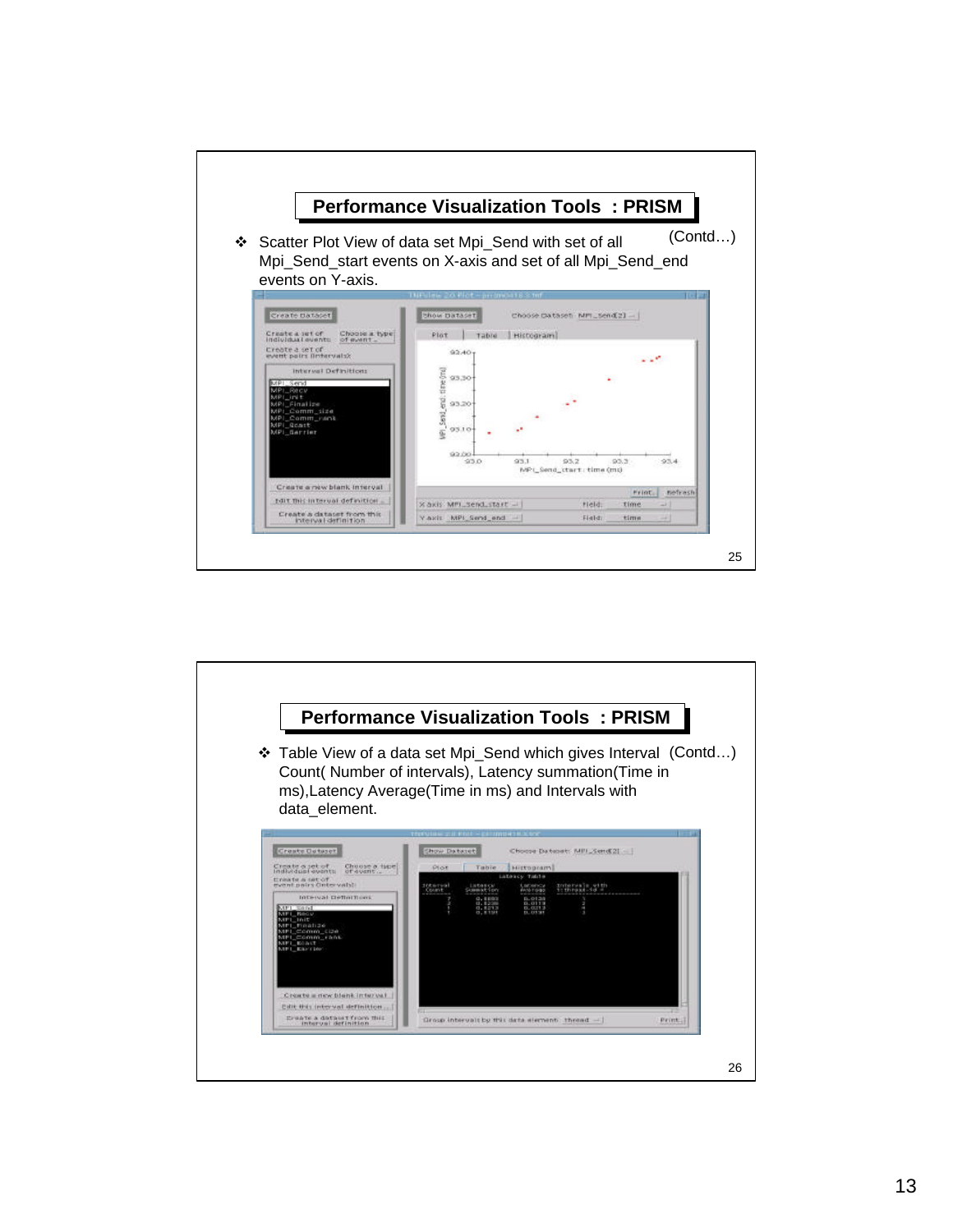![](_page_13_Figure_0.jpeg)

![](_page_13_Figure_1.jpeg)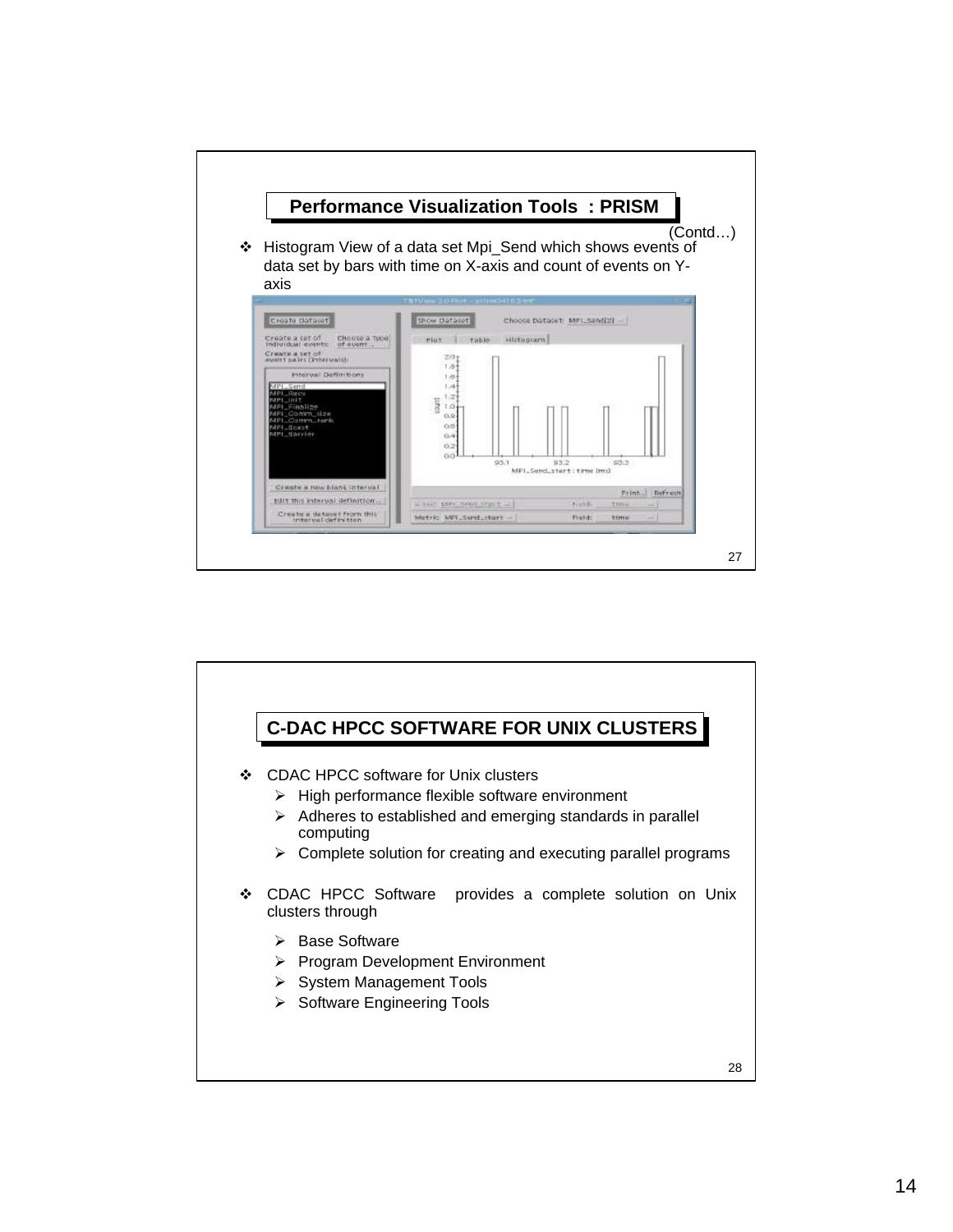![](_page_14_Figure_0.jpeg)

![](_page_14_Figure_1.jpeg)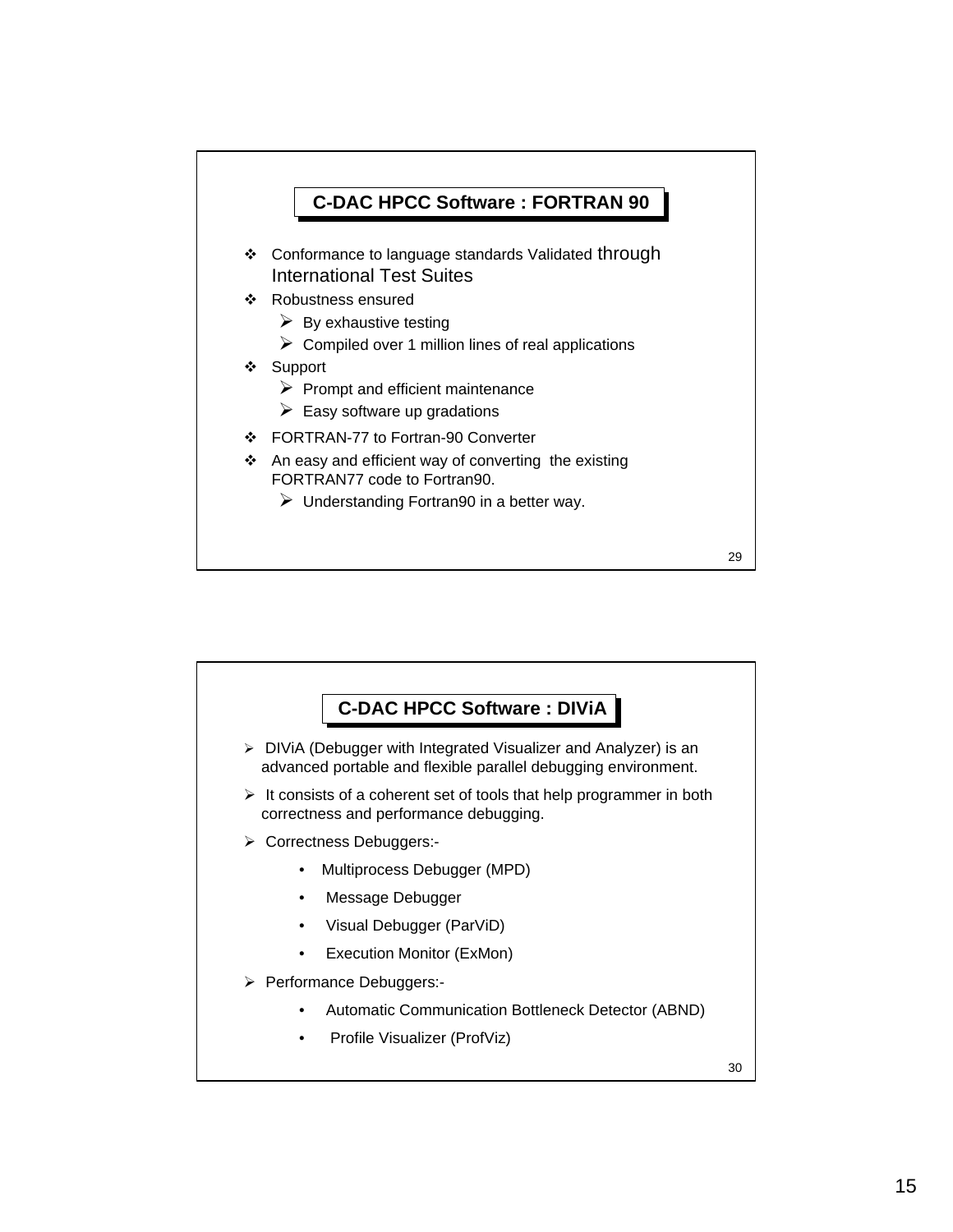![](_page_15_Figure_0.jpeg)

![](_page_15_Figure_1.jpeg)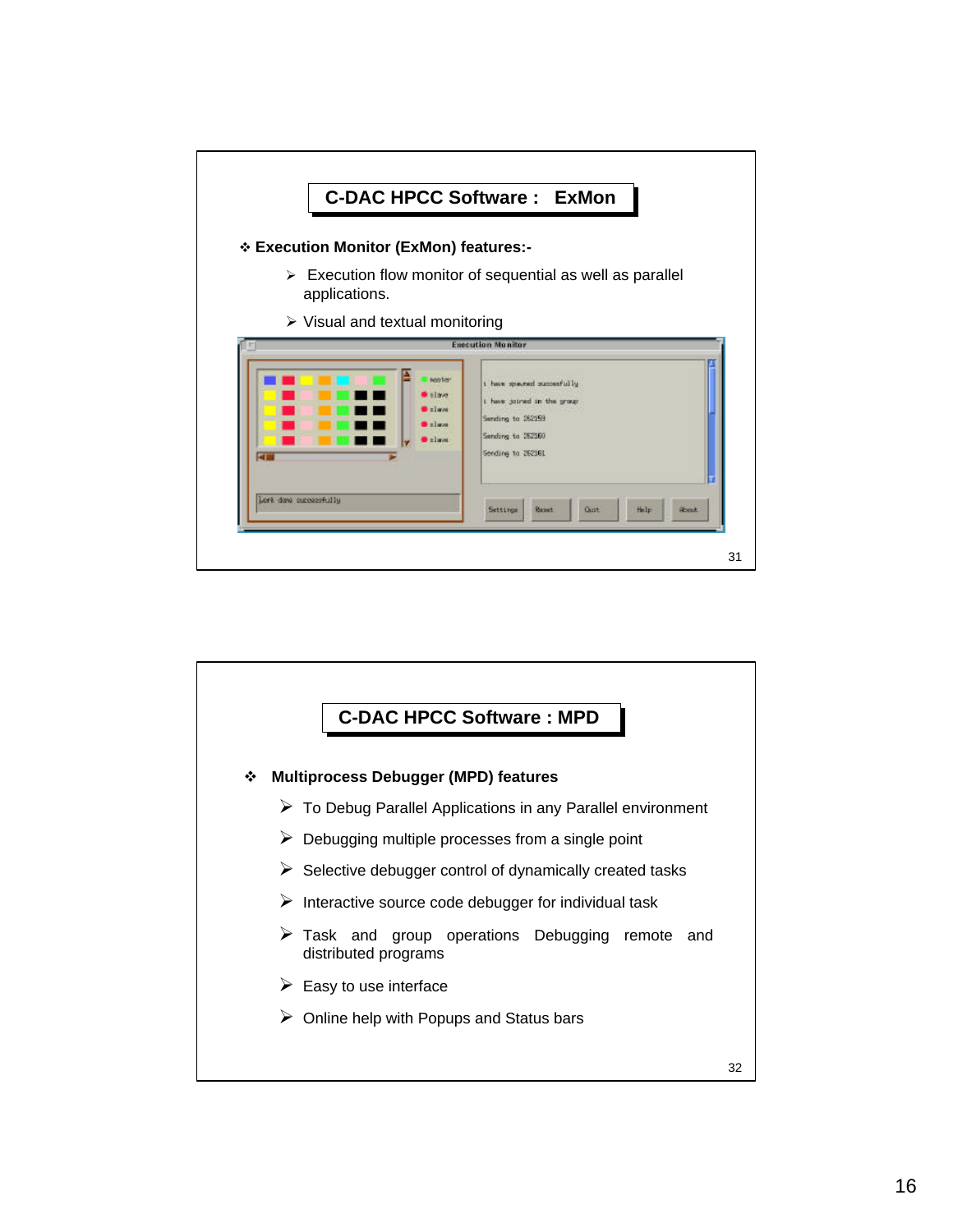![](_page_16_Figure_0.jpeg)

![](_page_16_Figure_1.jpeg)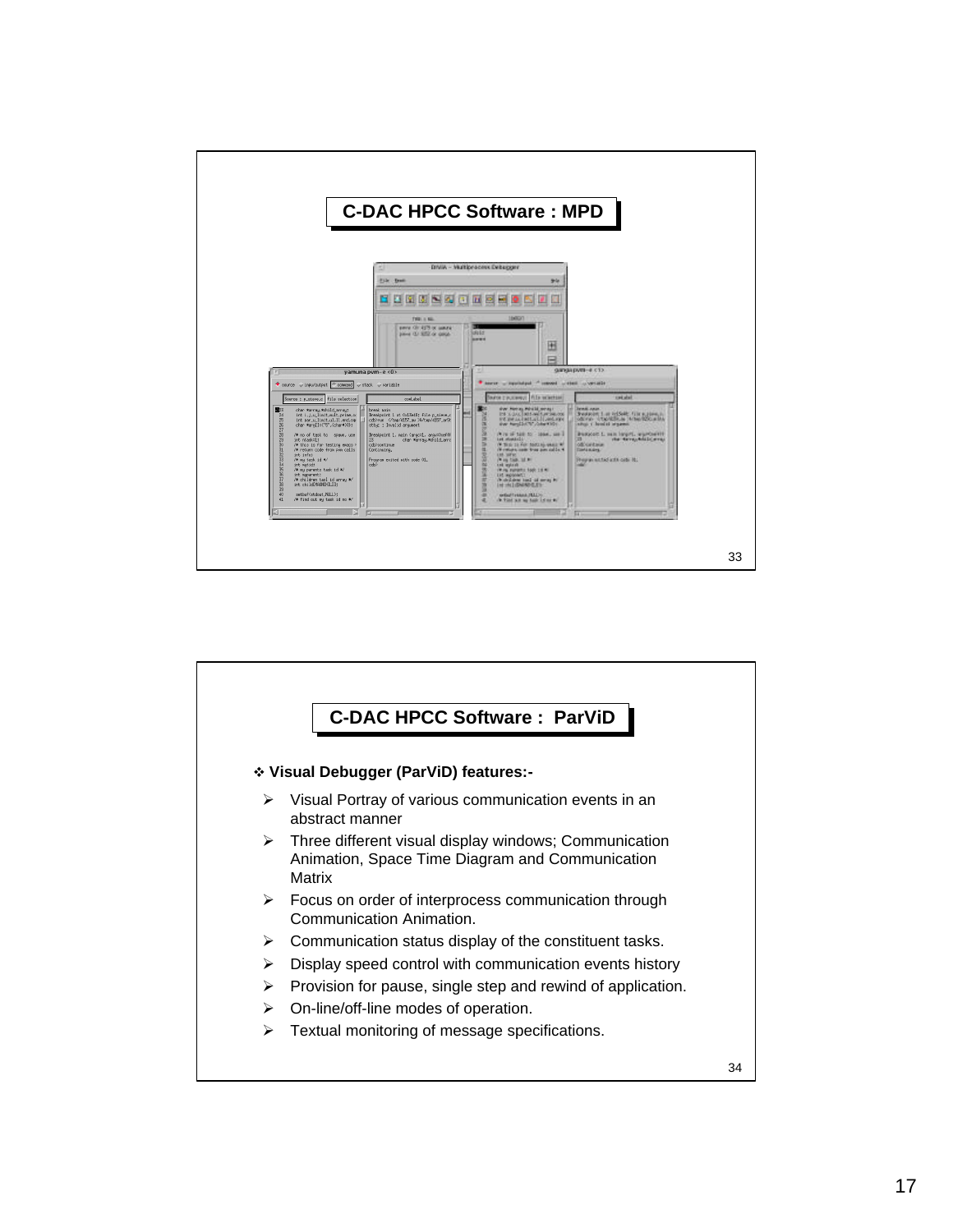![](_page_17_Figure_0.jpeg)

![](_page_17_Figure_1.jpeg)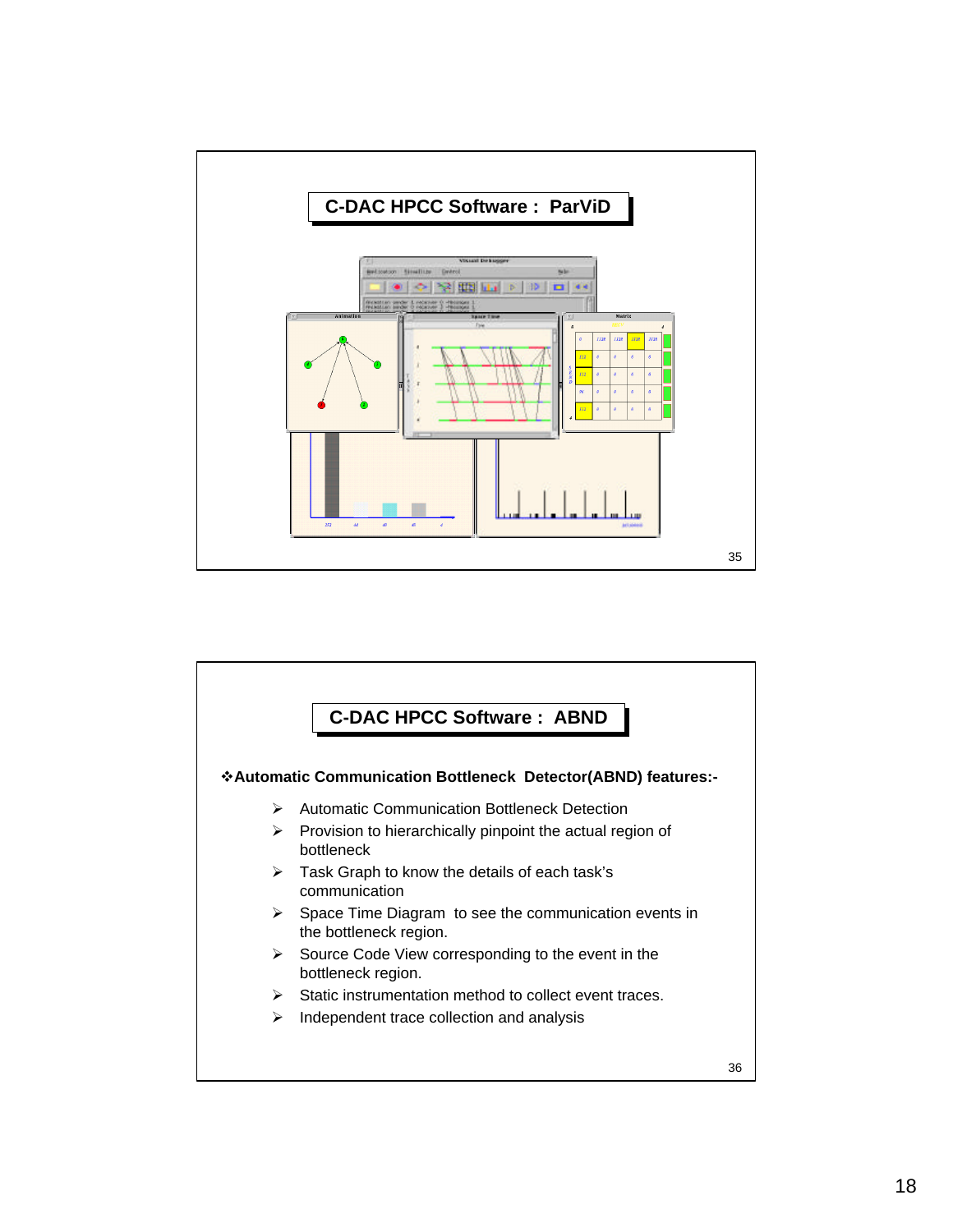| <b>C-DAC HPCC Software: ABND</b>                                                 |    |
|----------------------------------------------------------------------------------|----|
| ❖ ABND main GUI                                                                  |    |
| - ABND: Automatic Communication Bottleneck Detectc -<br>File View Setup<br>Help: |    |
| <b>Tool Setup</b><br>Pass2 Setuo<br>Pass1 Setup                                  |    |
| å<br>⚠<br>Taxak Hamardhy.<br>Task Graph<br>Space Time Disgram                    |    |
|                                                                                  | 37 |

![](_page_18_Figure_1.jpeg)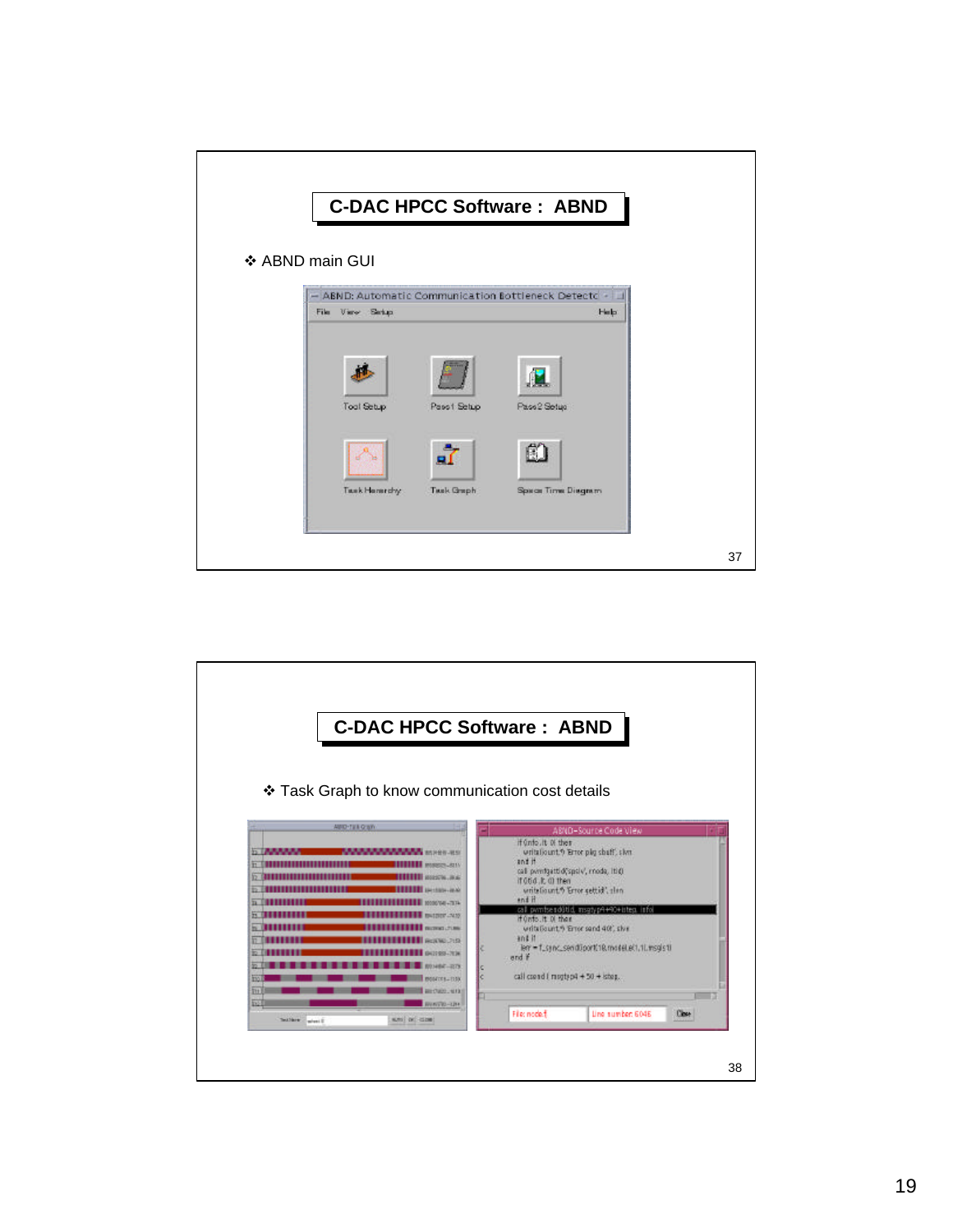![](_page_19_Figure_0.jpeg)

![](_page_19_Figure_1.jpeg)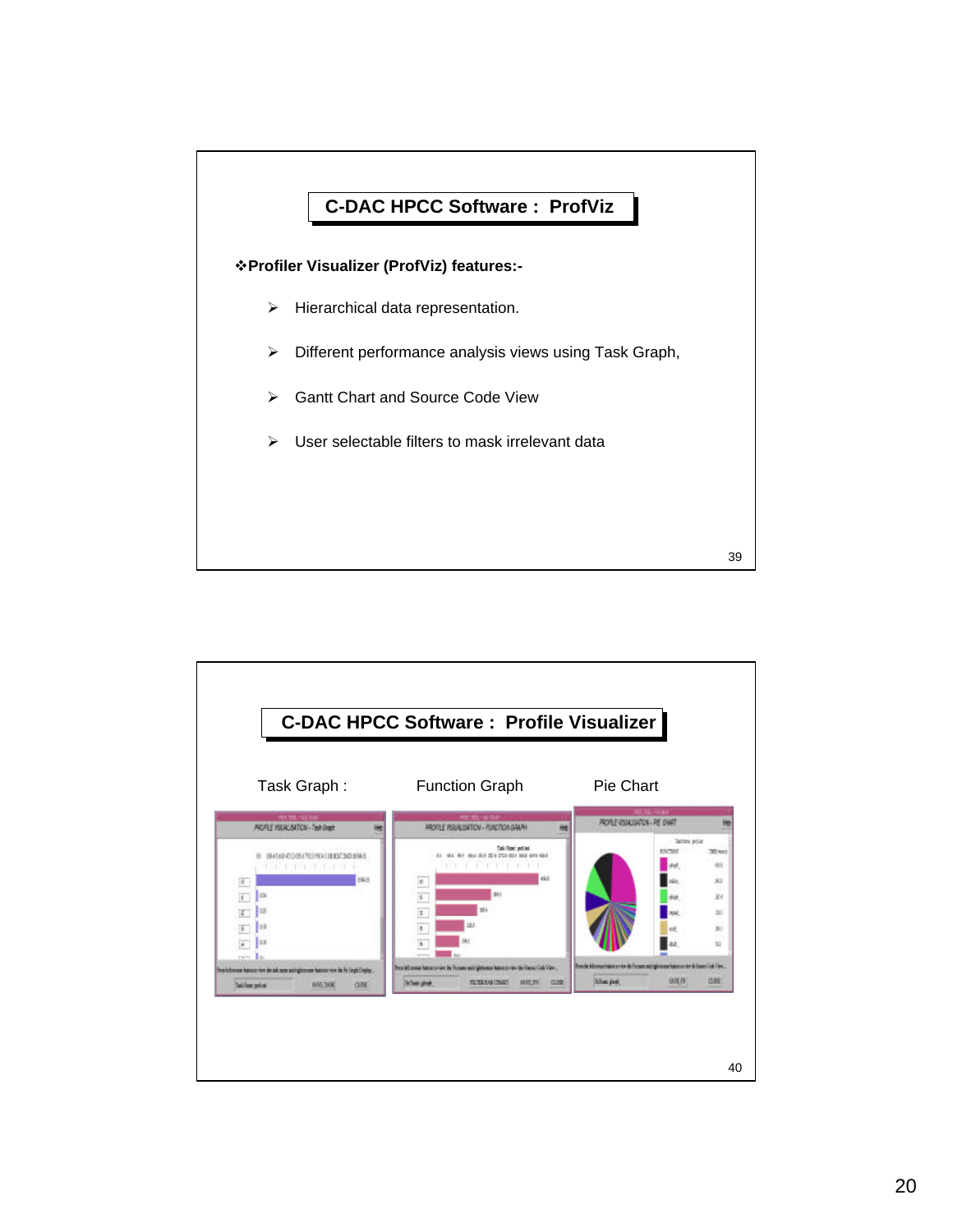![](_page_20_Figure_0.jpeg)

![](_page_20_Figure_1.jpeg)